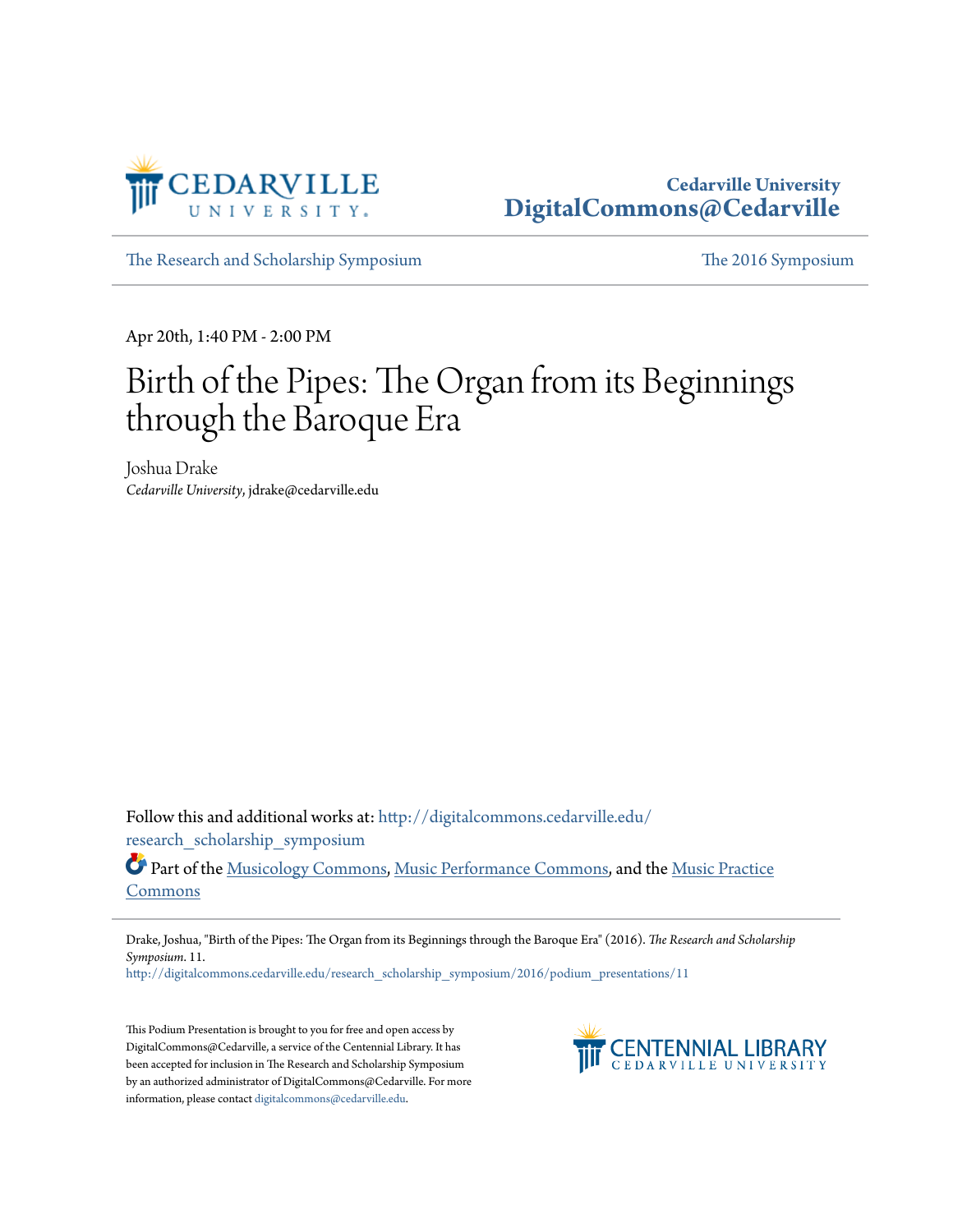Birth of the Pipes: The Organ from its Beginnings through the Baroque Era

The organ is one of the most magnificent and impressive musical instruments known to man. It is often referred to as the "king of instruments."<sup>1</sup> By the Baroque era, some organs were massive enough to fill up several stories of a cathedral. Such organs were the largest instruments on the planet. However, as great and wondrous as the Baroque organ was, it did not begin that way. It began as a rather small instrument that could be moved without much trouble. Over the centuries, musicians, engineers, and architects saw shortcomings in their contemporary organs and sought new ways to improve them.

To be clear, the strengths and weaknesses of a particular organ were directly related to the intended purpose of that instrument. As distinct musical cultures developed throughout Europe, new uses for organs were also developed. As a result, the rate of organ production increased. This increase in turn produced a growing number of organists. As these organists became more skilled and grew in their knowledge of the instrument, their tastes for a "high-quality" organ became more refined. Also, as the basic design of organs became more solidified, organ-builders were able to hone in on specific modifications they desired to make.

The design of the Baroque organ is the result of over two thousand years of development. This design developed primarily, for three reasons: a desire for different types of sound production in terms of pitch, range of volume, and timbre, a desire for different types and sizes of organs that would fit well in specific ensembles or musical venues, and a desire to make it easier for organists to utilize the performance capabilities of the instrument.

The long story of the organ's development rightly begins with an ancient Alexandrian man by the name of Ctesibius. Employed as a barber's apprentice, Ctesibius became very familiar with large

<sup>1</sup> C. A. Edwards, *Organs and Organ-building: A Treatise on the History and Construction of the Organ, from its Origin to the Present Day, with Important Specifications* (London: "The Bazaar" Office, 1881), 3.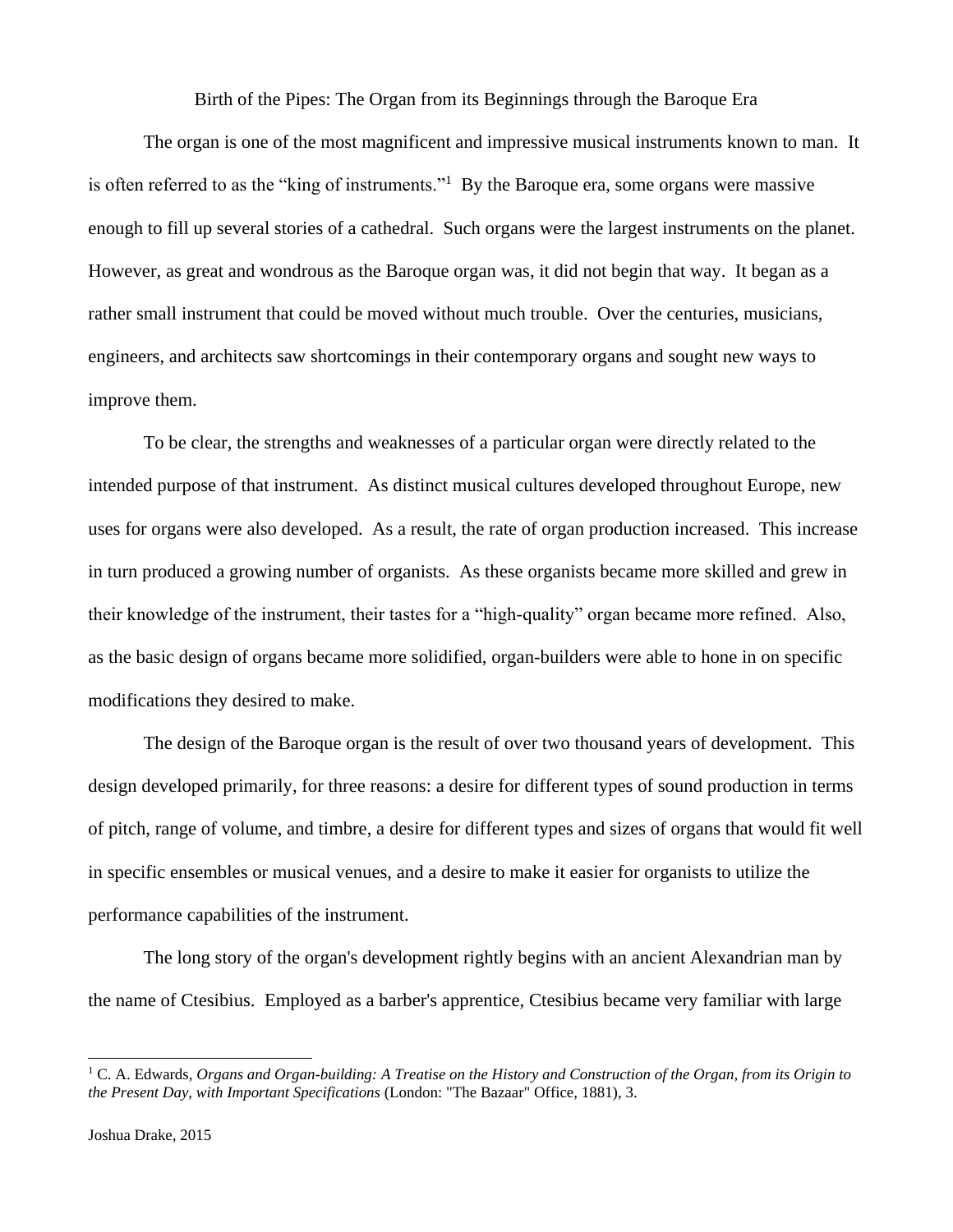mirrors that pivoted on stands. These stands incorporated counterweights that moved up and down in tubes. The man observed that when a weight fell through a tube, air was pushed out the end of the tube. Ctesibius then held a flute to the end of a tube, let the weight fall, and discovered that this action sounded the flute. Intrigued, the barber then sought to create an instrument out of this mechanism. The first issue to solve was finding a way to sustain the air pressure and thus, the sound.

A solution was found with the use of water. With the knowledge that water always seeks to maintain a certain level, Ctesibius made a bronze cone and turned it upside down in a container of water. A tube was then attached to the inside of the cone to supply air, while a flute was placed at the cone's opening. As soon as air was blown into the cone, the water would work to push back up and force the air out of the cone. This air then moved into the flute and produced sound. Therefore, the sound could be sustained as long as someone blew into the cone. This invention became known as the hydraulus or "water organ." The instrument fascinated everyone who saw and heard it.

As captivating as this invention was, people soon looked for ways to improve it. The main drawback of the first hydraulus was that it could only produce one pitch. Heron of Alexandria enlarged the blowing system, replaced the single flute with a row of flutes, and fashioned a keyboard to control the supply of air. Now air could be sent through the flutes by pressing the keys. The sound could be immediately stopped by releasing the keys. The row of flutes was tuned to the musical scale in use and, for the first time, the hydraulus could create melodic music.<sup>2</sup> This is an example of an innovation intended to improve the organ's ability to produce a variety of sounds.

It may be surprising that one of the first patrons of the organ was the cruel Emperor Nero. He was one of the most skilled musicians of his day and became intrigued with the hydraulus. Nero proposed that slides be added to the bottoms of the flutes so that the sound could be "started" and

<sup>2</sup>C. F. Abdy Williams, "Evolution of the Organ," *Music & Letters* 5, no. 3 (July 1924): 253-254, accessed September 23, 2015, http://0-www.jstor.org.library.cedarville.edu/stable/726785.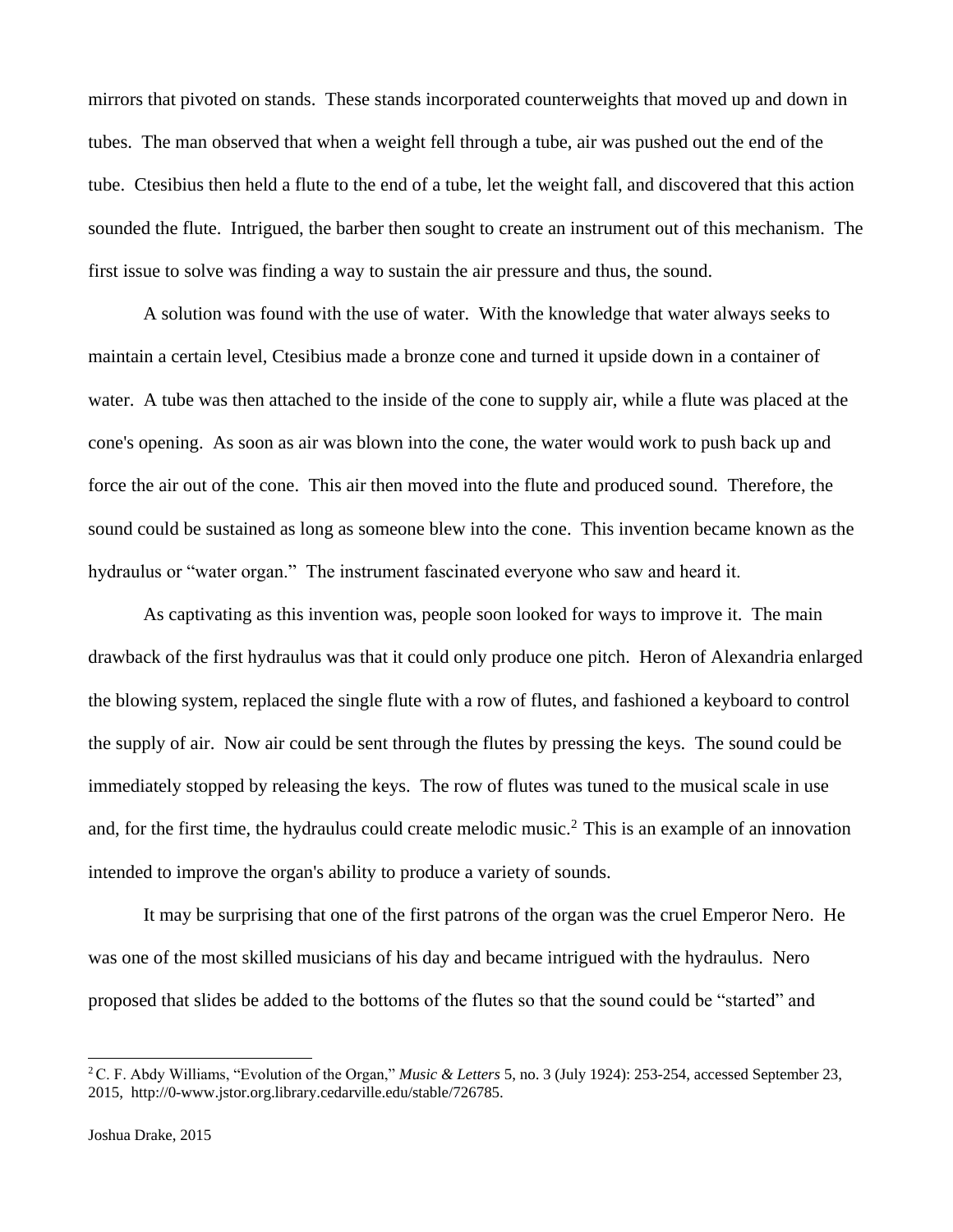"stopped." These slides were then connected to iron keys by strings or levers. Up to this point, it was very difficult to control the sound of the organ. With this brilliant design modification, the organ became easier to control as one played.

The emperor also observed that the instrument was very suitable for accompanying the voice. However, it was far too soft to be included in a large band. The hydraulus would easily be drowned out by the other instruments. Nero desired that the hydraulus would be added to the pantomime orchestra. Therefore, he set out to find a way to increase the air pressure and volume the hydraulus could produce. The emperor funded the construction of many different organs in his attempt to develop a louder sound. However, Nero did not live to see (and hear) the success of his patronage. Although he was obsessed with the organ and its improvement, apparently, it was not important enough to give him the desire to keep living. J.F. Rowbotham explains:

It is not a little curious that the last recorded act of this tyrant on earth, before his death and overthrow, should neither be a political measure, nor a monstrous crime, nor an unheard-of vice, but a simple and single-minded effort for the advancement of music. We learn that he spent the day before his death "walking about among scores of organs, all made agreeably to his directions, testing, trying, and amending them, and by all means endeavouring to secure their perfection."

The next morning, Rome was invaded and Nero committed suicide.

Some time after Nero died in 68 B.C., his organ builders were able to execute his plans and develop a system of pumps which produced a stronger, steadier current of air. This, in turn, created a louder, more powerful organ. The instrument could now be heard clearly in bands.<sup>3</sup> This is an excellent example of a modification to better suit the organ to a specific ensemble.

In continuation of the pursuit of greater volume, organ builders began to connect multiple pipes to each key on the manual. This started with a few pipes per key, but by the tenth century, there were ten pipes for every key. As time went on, this number increased to twenty, thirty, forty, and even fifty

<sup>3</sup> J. F. Rowbotham, "The Early History of the Organ," *Musical Times and Singing Class Circular* 29, no. 548 (Oct. 1, 1888): 585-586, accessed September 23, 2015, http://www.jstor.org/stable/3360121.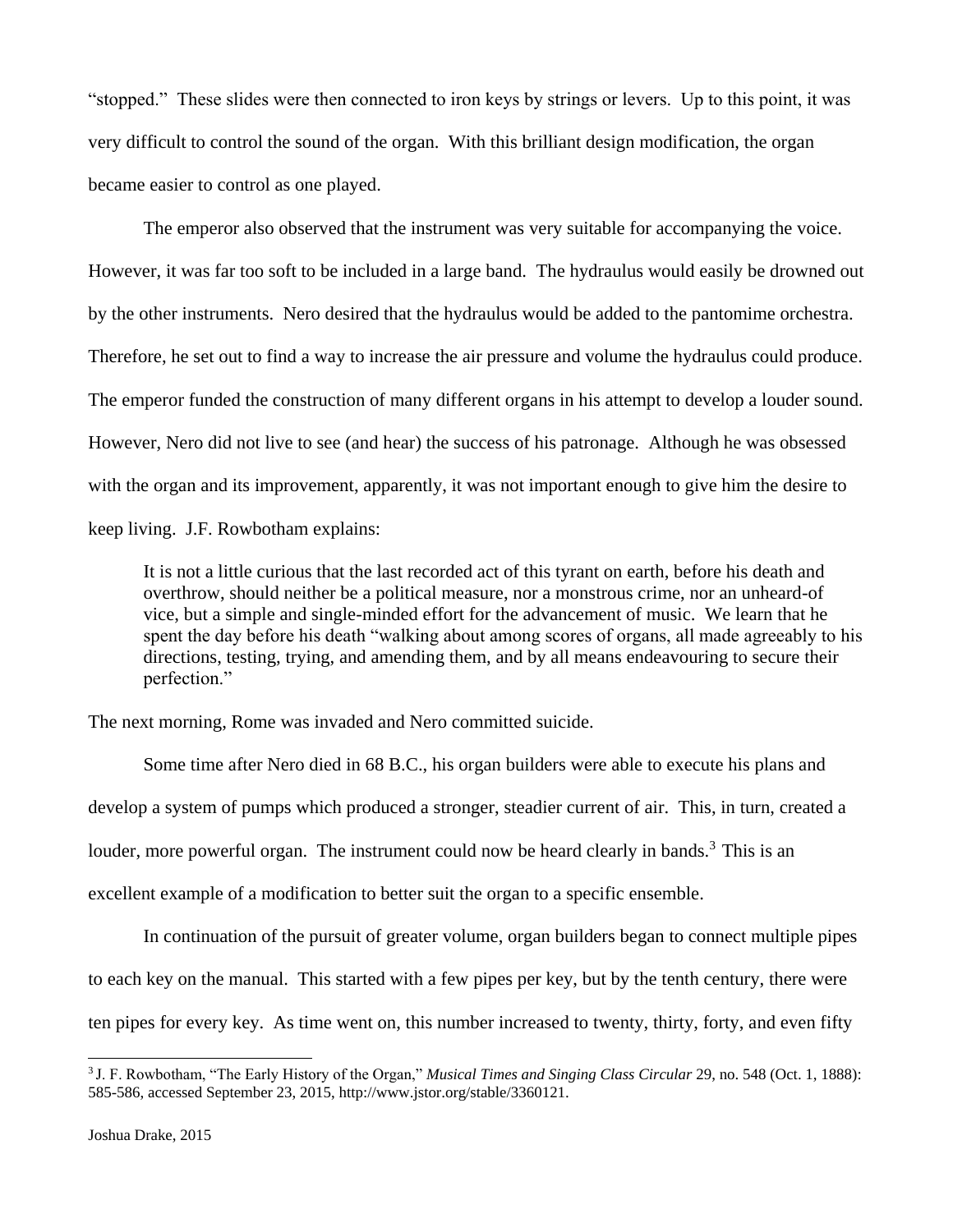pipes. The sound produced by such an assembly was nothing short of thunderous. This loud volume could not be diminished at all.

There is some debate regarding the exact dates, but the use of bellows was introduced to the organ as early as 120 A.D. The idea for this innovation came from a blacksmith's bellows. Blowers would send air into the bellows and then stand on them to force the air into the organ. This became the distinction between the hydraulus and the organ. Specifically, this instrument became known as the pneumatic organ.<sup>4</sup> The hydraulus employed water pressure while the organ used weighted bellows. The need for air in an organ with hundreds of pipes was so great that between twenty and forty bellows and more than twice that many strapping men to blow was necessary. Often there would be enough men to take turns blowing when one group became fatigued. There were also four huge manuals with keys that had to be played with the fists, knees, and feet. This instrument became known as the "organa magna." The downfall of this organ was that it could not be played softly; it was only capable of producing a tremendous, booming sound. Although impressive in terms of sonic power, this amount of volume did not facilitate the creation of melodic music. So it can be understood why this organ design did not last long.

In fact, the organa magna was not the only organ in production at the time. Other smaller organs were also being made, especially in England. The first was called the "organa parva" or "little organ." It was usually carried in processions and used to play interludes. Also, its range was too high to accompany vocal music. This is a prime example of an organ designed for a specific ensemble.

The second was called the Ninfale, or portative organ. This instrument was typically hung from the player's neck. The right hand activated the blowing mechanism while the left hand played the

<sup>4</sup>Willi Apel, "Early History of the Organ," *Speculum* 23, no. 2 (April, 1948): 199, accessed September 23, 2015, http:// www.jstor.org/stable/2852952.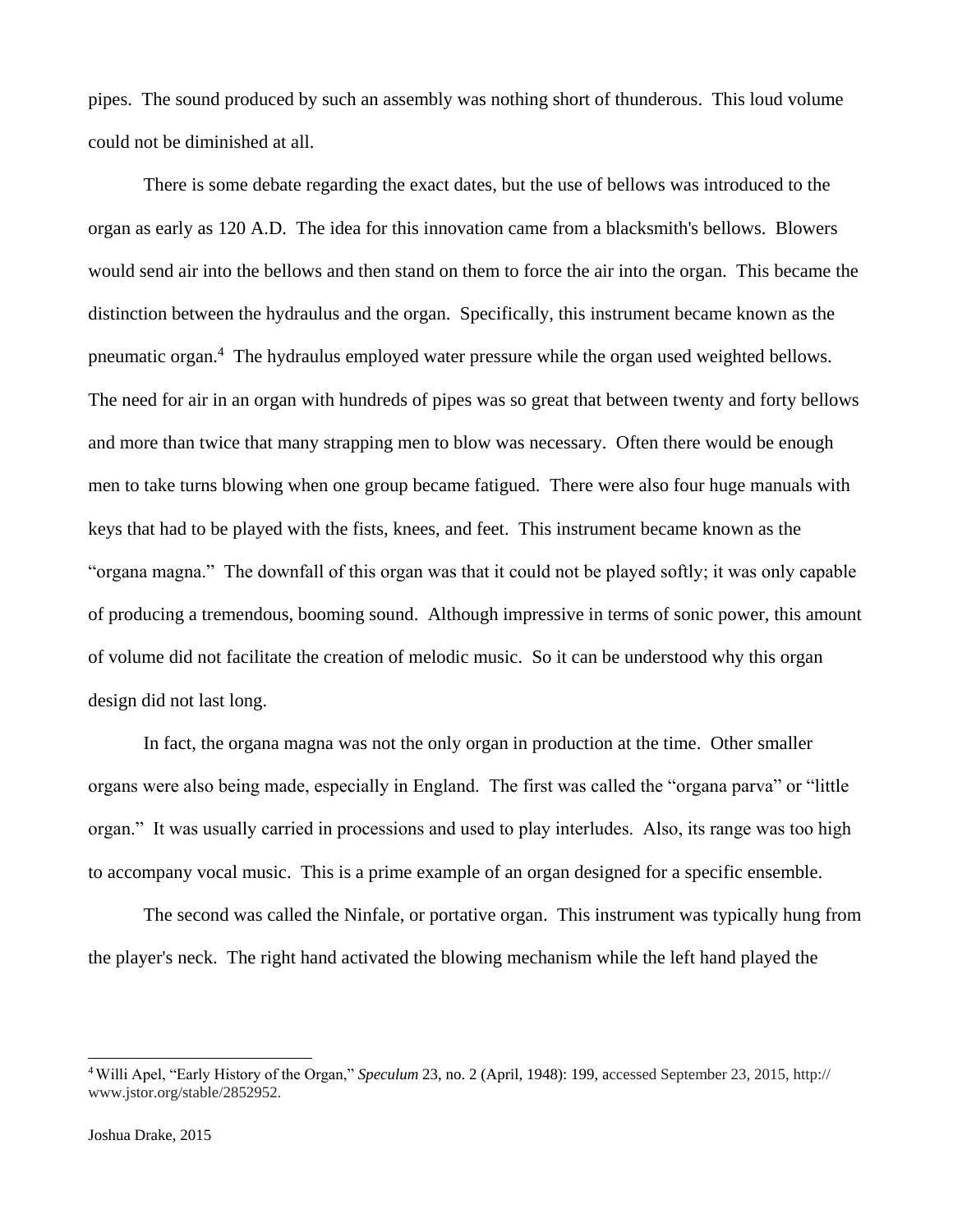keys.<sup>5</sup> There is also some evidence that Khalif Harun al-Rashid sent a pneumatic organ to Charlemagne in 822 or 826 A.D. This organ was built by an Arabian named Ja'far and is described as having "extraordinarily soft tone."<sup>6</sup>

By the end of the tenth century, organs were commonly found in both cathedrals and monasteries. In 951 A.D., the Bishop of Winchester acquired the largest organ in the world for his cathedral. In a poem by Mason, the instrument was described as having four hundred pipes, twenty-six bellows, and was operated by seventy men. It had two manuals with a total of forty keys and each key controlled ten pipes. Each manual was played by a separate monk. The organ was also becoming very popular in Germany, with organs built in Haberstadt and Erfurt.<sup>7</sup> So we see that the tenth century was a time when at least a few organs were designed specifically to fit certain musical venues: cathedrals and monasteries.

When designing an organ specifically to fit inside of a cathedral, several complex factors had to be taken into consideration. The main factors were: acoustics, visual aesthetics, and liturgical requirements. Based on the construction materials used and the architectural design of a cathedral, the acoustics of its interior would have unique characteristics. These characteristics directly influenced where the organ was placed. A location which enabled the organ to benefit most from the natural acoustics of the cathedral was usually chosen. Depending on the cathedral, this might have meant placing the pipes in one of the front corners, on a side wall, in the rear, or even on the second floor. It is also important to realize that the pipes and their corresponding chests can be a considerable distance away from the console. Sadly, some building committees decided to place the pipes of the organ in a separate "organ chamber" outside of the main sanctuary. This usually had a very negative effect on the

<sup>5</sup>C. F. Abdy Williams, "Evolution of the Organ," *Music & Letters* 5, no. 3 (July 1924): 254-256, accessed September 23, 2015, http://0-www.jstor.org.library.cedarville.edu/stable/726785.

<sup>6</sup> Henry George Famer, *The Organ of the Ancients: From Eastern Sources (Hebrew, Syriac and Arabic)* (London: W. Reeves, 1931), 140.

<sup>7</sup>C. A. Edwards, *Organs and Organ-building: A Treatise on the History and Construction of the Organ, from its Origin to the Present Day, with Important Specifications* (London: "The Bazaar" Office, 1881), 7-9.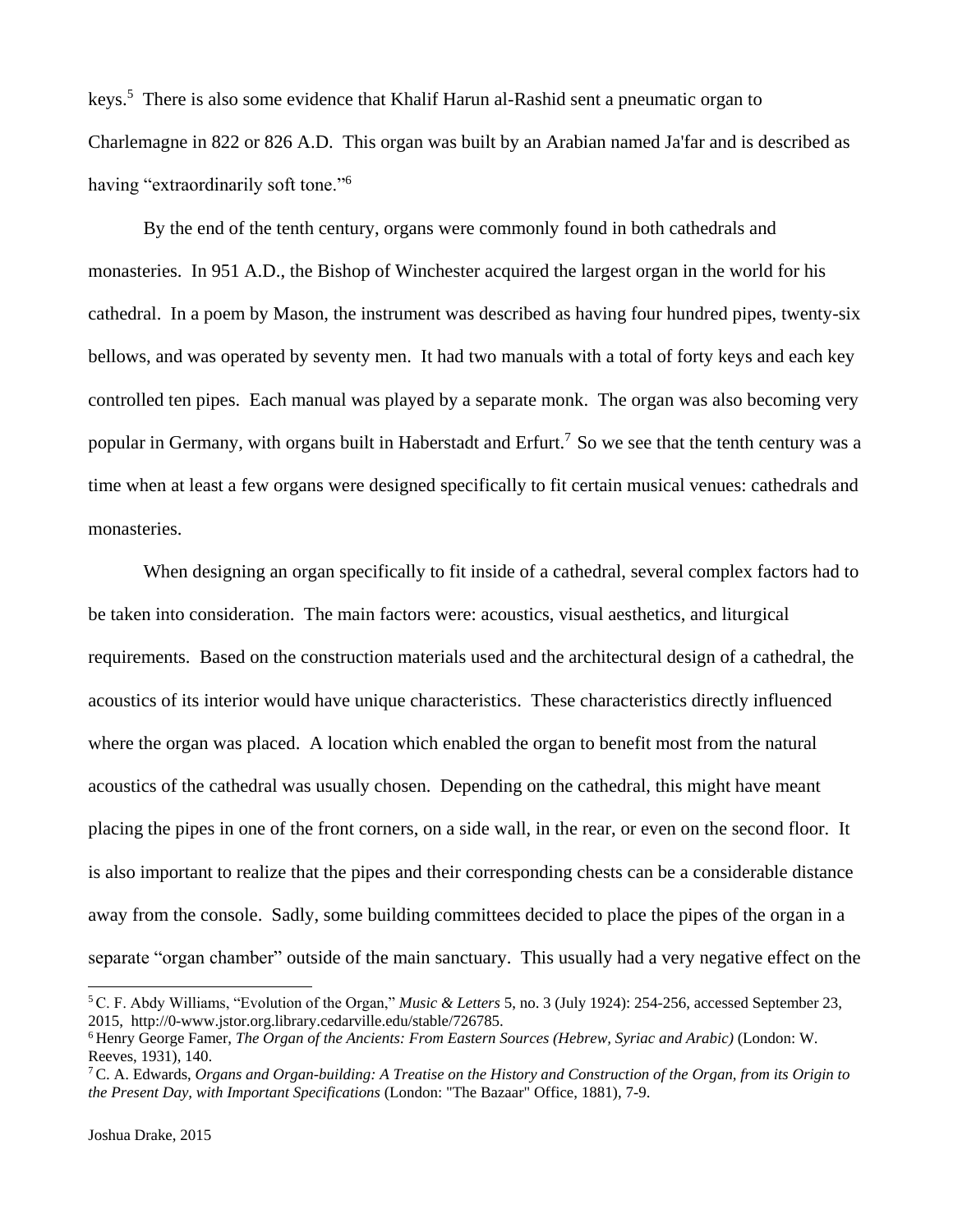clarity and fullness of the organ's sound. $8$ 

Although the organ is primarily a musical instrument, depending on its size, it can be a prominent visual feature of a cathedral or other venue's interior architecture. The visual aesthetics that an organ contributes to a venue are determined primarily by the design of the case, its respective chests, the arrangement of the pipes, and their respective colors and artistic ornamentation. For instance, pipes could be made of gold, silver, clay, tin, wood, ivory, ebony, or even alabaster. The latter materials were rare, but the point is that the materials used directly influenced the overall appearance of an organ and, therefore, whether or not it would fit the design of a venue.<sup>9</sup>

As far as liturgical requirements go, the organ was typically used to perform music in the Catholic mass or protestant liturgy. It was often used to accompany the church's choir. For this reason, organs were usually placed next to the choir or over the choir stalls. As organs became progressively larger, organ-builders began constructing them on the choir-screen. Arthur Hill highly recommends this, saying:

For a large church we strongly advise the placing of the organ on the quire-screen. There are many advantages in this position. The instrument is free from any obstacle which would be detrimental to its acoustical effect, while it has the opportunity of displaying its case, which, in this position, should certainly be a good one. The choir is, moreover, able to have the full advantage of its accompaniment, which is not the case when the west-end site is chosen.<sup>10</sup>

Considering Hill's statement, each individual organ would have to be specially designed to fit the unique interior dimensions of a given cathedral. If the cathedral was large and had a large quire-screen, there should be plenty of room to build a grand, highly-decorated organ. On the other hand, if the cathedral was only large enough to hold two hundred people, a smaller organ would have to be designed to fit the available space.

Up until the conclusion of the eleventh century, each note of the organ was controlled by a

<sup>8</sup>Blanton, Joseph E. *The Organ in Church Design*. (Albany, Tex.: Venture Press, 1957), 69-71.

<sup>9</sup> Hill, Arthur George. *The Organ-cases and Organs of the Middle Ages and Renaissance*. (London: D. Bogue, 1883), 42-43.

<sup>10</sup>*— — —. The Organ-cases and Organs of the Middle Ages and Renaissance*. (London: D. Bogue, 1883), 19-20.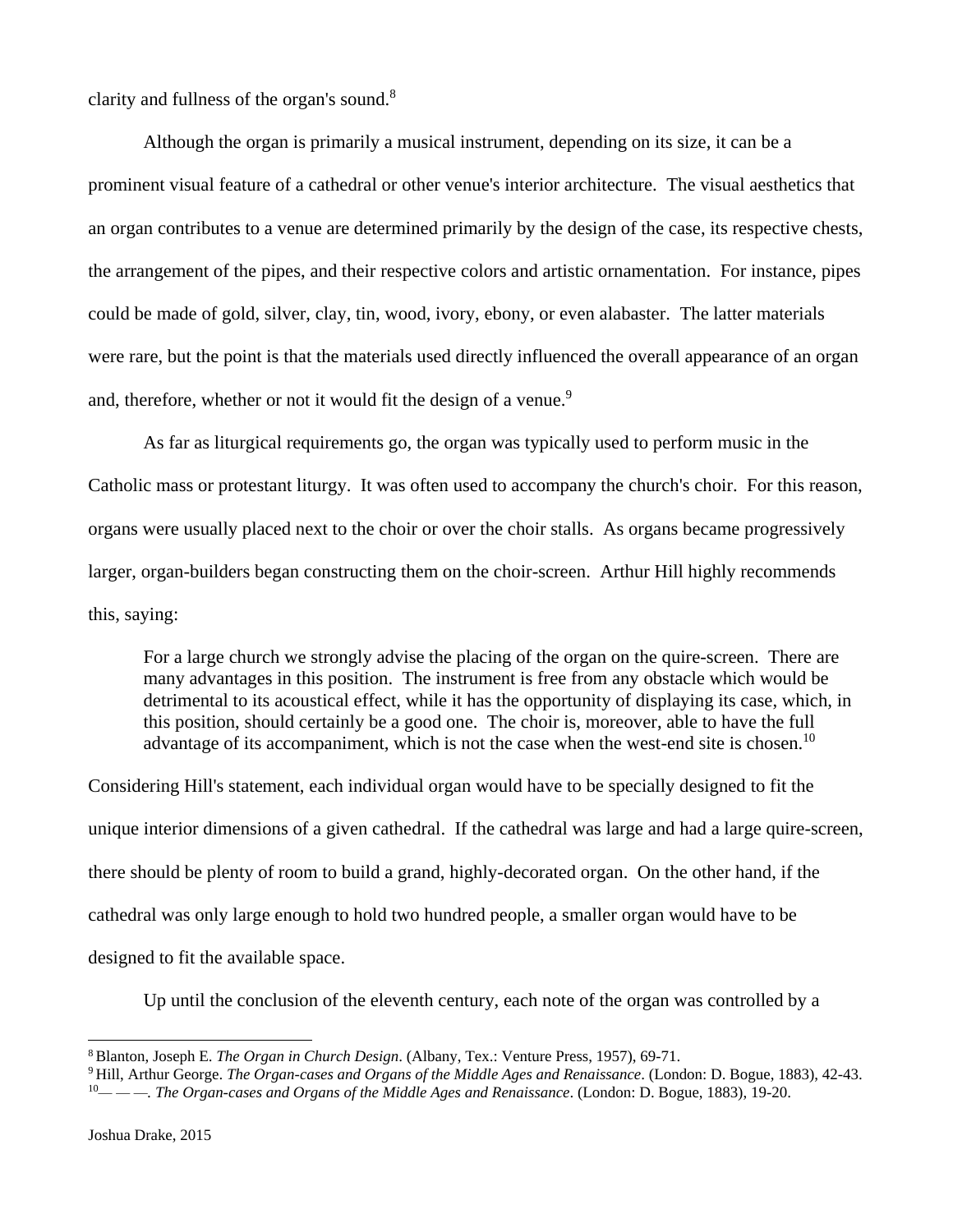separate lever. The hydraulus had a keyboard that could be played with the fingers, but the organ did not.<sup>11</sup> Then, in the late 1000s, an organ was constructed at Magdeburg, in Saxony. This instrument included a keyboard that spanned two octaves. However, the keys were not like those of more modern organs. The keys of this medieval organ were several inches wide and rounded at the end. Despite its deficiency in terms of fitting the average human hand, and thus, being easier to play, the organ at Magdeburg was still an improvement in pitch range.

It was also during this time that the stops of the organ were reinvented. Again, the hydraulus possessed stops, but the earliest organs did not. Before this development, the volume of the organ was almost completely uncontrollable. Because of this, in the thirteenth century, Catholic priests in Greece and Rome actually banned organ playing in the church. With the addition of stops, however, the player could choose between several different groups of pipes of various lengths, thus creating different harmonies, timbres, and volumes. Also, by the eleventh century, the hydraulus had become almost completely extinct and was replaced by the organ.

By the sixteenth century, the organ had been greatly refined. The size of the keys had been decreased in two stages: first, so that one hand could reach up to five notes, then again so it could reach an octave. A new type of pipe was also added to the instrument's design. These updated pipes emitted sound through the use of a thin sliver of metal or wood, not with a whistle. They became known as reeds and produced sounds similar to wind instruments such as the oboe and trumpet.

New stops were also added that caused a wide variety of events to occur. Not only were there stops that rang small bells, but some stops even caused birds to sing and roosters to crow. Others made figures of men pop up in the windows of the organ case. Some of the stops were used to set a great variety of case decorations in motion, such as: giants' heads, gargoyle-like figures, and priests with

<sup>11</sup> C. F. Abdy Williams, "Evolution of the Organ," *Music & Letters* 5, no. 3 (July 1924): 256, accessed September 23, 2015, http://0-www.jstor.org.library.cedarville.edu/stable/726785.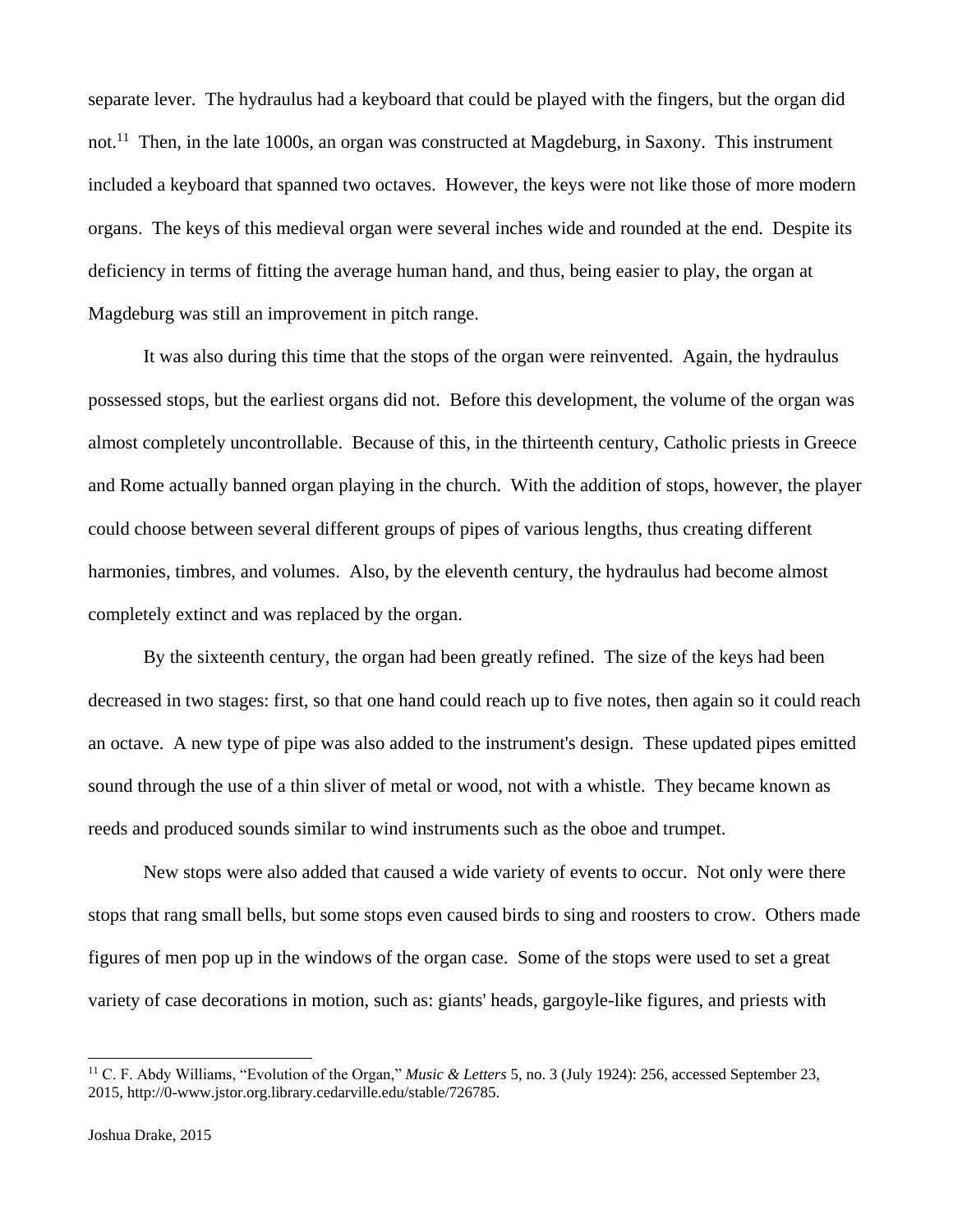monkey faces.<sup>12</sup>

A great tragedy in the development of the organ occurred in England in the second half of the seventeenth century. Leading up to this time, there had been arguments in the church concerning the use of the organ to accompany and "guide" congregational singing. Many held that the congregation should be able to sing without any aid from instruments. Others observed that many in the congregation were considerably lacking in musical skill, thus contributing very unpleasant sounds to the singing. Then, following the death of Charles I of England, the British government decided that the cathedral service should be ended altogether. Along with it, Parliament declared that, "all organs and the frames wherein they stood should be taken away and defaced and none hereafter set up in their place." The cathedrals of England were now at the mercy of Oliver Cromwell and his army. Only a few organs from this period survived the destruction that ensued.

When Charles II was restored to the throne in 1660, work quickly began to restore the cathedral service. By this point, there were only four organ builders left. Forced to work in the carpentry business, they had unfortunately become very rusty at constructing organs. Therefore, foreign organ builders were summoned from across the continent. Responding to this call, Renatus Harris, an Englishman from Paris, and "Father" Smith, of Germany, traveled to Britain. "Father" Smith then built the organ in St. Paul's Cathedral. These men were closely followed by many other organ builders. This influx of builders led to a substantial number of advancements in organ design, most of which were made by the British.<sup>13</sup>

One such Englishman invented concussion bellows, which keep the air flow consistent when the player changes volume suddenly. Without these new bellows, the organ would briefly go out of tune whenever a sudden change took place. A sudden change in hand position on a manual is hard to

<sup>12</sup> C. F. Abdy Williams, "Evolution of the Organ," *Music & Letters* 5, no. 3 (July 1924): 259, accessed September 23, 2015, http://0-www.jstor.org.library.cedarville.edu/stable/726785.

<sup>13</sup> C.F. Abdy Williams, "Evolution of the Organ," *Music & Letters* 5, no. 3 (July 1924): 261-262, accessed September 23, 2015, http://0-www.jstor.org.library.cedarville.edu/stable/726785.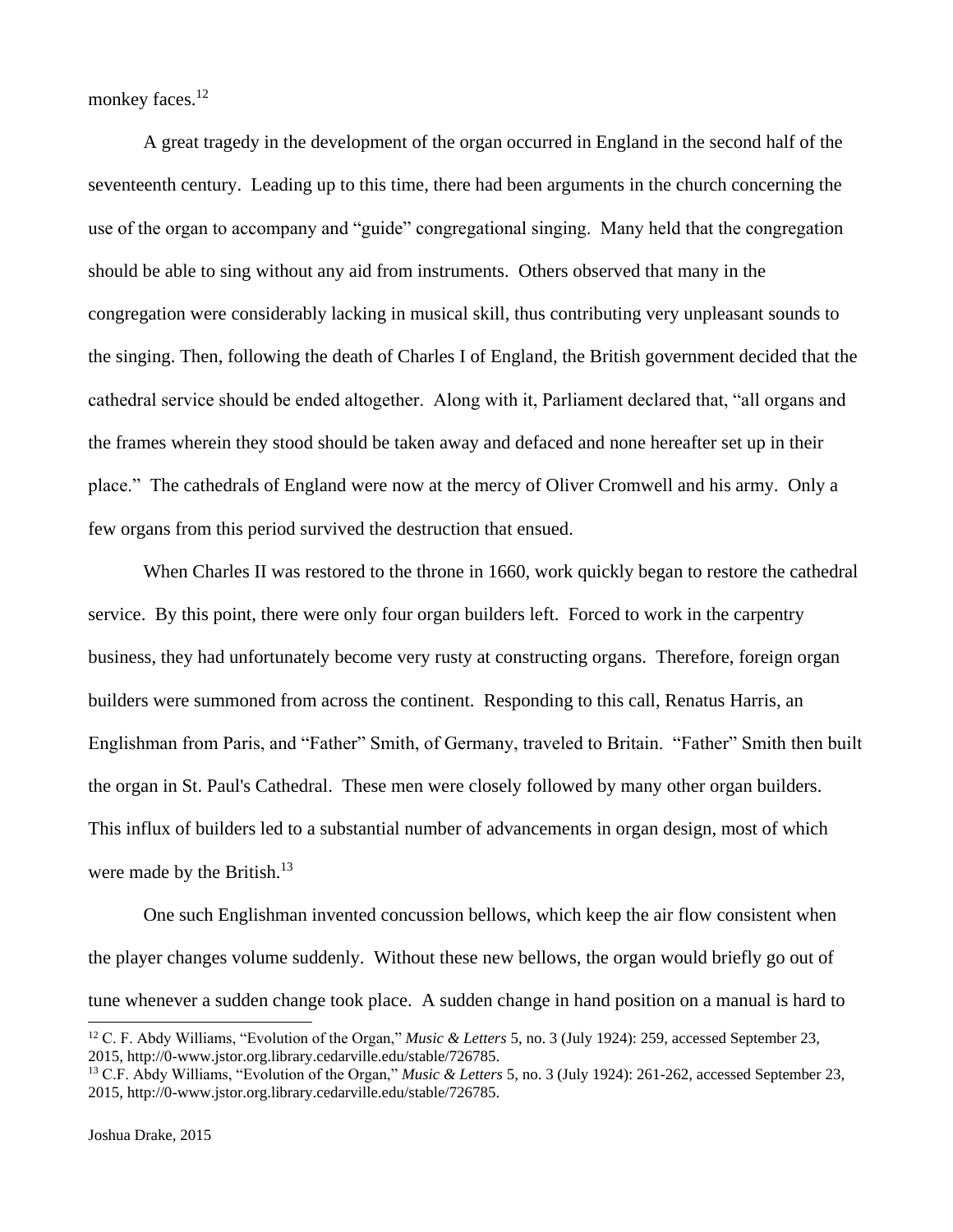execute with a light touch. Because of this, organ music either had to be relatively slow, or composers would just have to accept part of their piece sounding pitchy. This meant that lack of concussion bellows in an organ was seen as a big problem. Without them, composers basically had two choices: write easier, more simple music, or be content with their piece only being performed when a highlyskilled organist was in town. Even then, somewhat questionable pitch quality was almost unavoidable.

Another design modification came in the form of pedals. Organ-builders recognized the importance of designing organs with pedals as early as the fourteenth century. The original purpose of a pedal was to allow the organist to sustain a drone or pedal point of a fugue with his foot. This freed both of his hands to play the subject, episodes, and other ornamented sections of fugues with excellence. Before the addition of the pedal, performing such polyphonic works on an organ would not sound nearly as impressive.

For example, the low bass notes included in much polyphonic organ music are incredibly important to create a full, powerful sound. Some organ-designers considered making the manuals extend farther to left to cover the lower register. However, this modification would be almost pointless by itself. If an organist could not afford to hold a bass note with his left hand, the notes to be played above would sound unsupported. Or, depending on the rate of a piece's harmonic progression, reaching far to the left on a wider manual could be incredibly difficult. But with some kind of sustain pedal available, the organist could simply hold a bass note with his foot. This allowed him to devote the rest of his physical, mental, and emotional energy to performing the rest of the notes. Pedal claviers and pedal organs were constructed in Beeksow in 1418. Actually, Pretorius claimed that organs were constructed with pedals in Halberstadt as early as 1359. T. Casson describes the value of the pedal this way:

The old builders were much cleverer fellows than their modern successors seem to think them. Mr. Abdy Williams considers that in 1470 a German organ without pedals would have been considered more remarkable than one furnished with them. Be this as it may, there can be no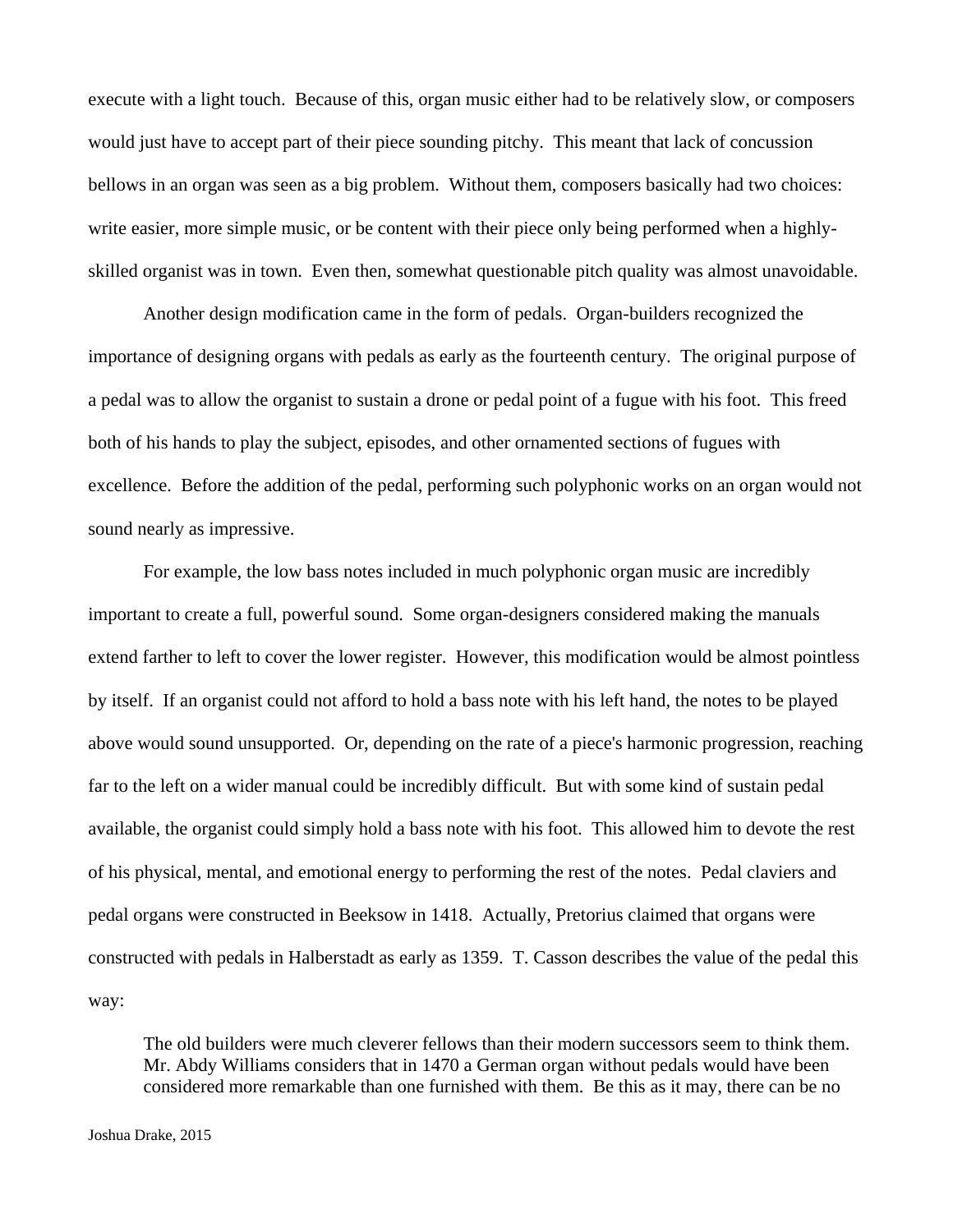doubt but that the pedals provided means for extrication from what I must call the dilemma of organ-playing, besides, perhaps, providing convenient distribution over the physical powers of the performer, of the excessive labour is even yet distributed in carillon playing.<sup>14</sup>

So it is clear that the pedal was a crucial addition to the organ in terms of making performances less work and more musically excellent. An Englishman designed composition pedals, enabling the organist to change stops with his feet.<sup>15</sup> More and more pedals continued to be added to the organ throughout the next several centuries.

One of these additions was the development of the swell pedal, which eventually led to the swell organ. It was created by Jordan<sup>16</sup> in 1712. He simply placed some of the organ's pipes in a box that could be opened and shut by a foot pedal. This produced a "swelling" or diminishing in the volume of the pipes.<sup>17</sup> The invention of the organ's swell pedal was both an advance in the organ's capability to produce a variety of volumes and, simultaneously, an advance in the ease with which organists could achieve outstanding performances.

The organ continued to reach new heights in performance capabilities throughout the eighteenth century. Any paper on the history of the Baroque organ would be terribly incomplete if it did not mention the great organist, composer, and church musician, Johann Sebastian Bach. Bach played a variety of different organs during his lifetime. That being said, he never explicitly stated what his preferred characteristics were for an organ. However, some general conclusions can be made based on the organs Bach played, how he composed for them, and a few organ-reports he wrote. One such report, from a rebuilding project at Muhlhausen in 1708, lists a few elements Bach considered necessary: good bass tone (specifically deep pedal stops), some particular stops in addition to the principal chorus (Fagotto 16', Viola da gamba 8', Nasat, a row of bells 4'), a coupler between the main

<sup>&</sup>lt;sup>14</sup> Casson, Thomas. *Lecture on the Pedal Organ: Its History, Design and Control*. London: W. Reeves, 1911. <sup>15</sup> C. F. Abdy Williams, "Evolution of the Organ," *Music & Letters* 5, no. 3 (July 1924): 263, accessed September 23, 2015, http://0-www.jstor.org.library.cedarville.edu/stable/726785.

<sup>16</sup> No last name is given for Jordan in *Organs and Organ-building.*

<sup>17</sup> C. A. Edwards, *Organs and Organ-building: A Treatise on the History and Construction of the Organ, from its Origin to the Present Day, with Important Specifications* (London: "The Bazaar" Office, 1881), 21.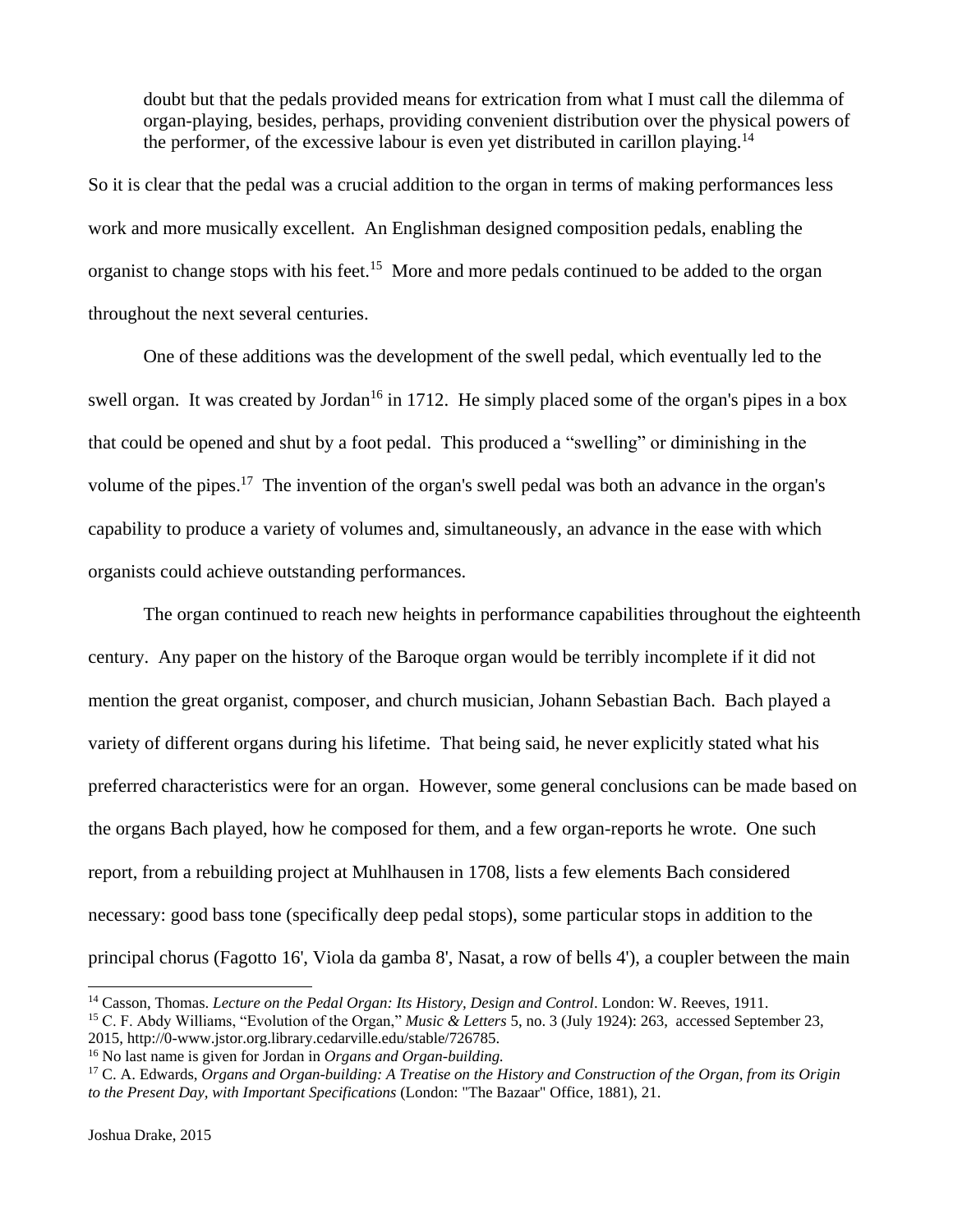manual and *Brustwerk*, and a well-regulated Tremulant, which most likely affected all three manuals.<sup>18</sup>

These preferences are all related primarily to the particular sounds the organ could produce and the ease with which it could be played. This shows what was most important to J.S. Bach. Indeed, the variety and quality of sounds and the capability to effectively utilize them was very important to any professional organist. However, leading up to the Baroque era, the design of the organ was modified for more than one reason. The organ's design was modified for three reasons: a desire for different types of sound production, a desire for different types and sizes of organs, and a desire to make it easier for organists to utilize the instrument's full potential. These were the reasons that led to the creation of the magnificent Baroque organ.

<sup>18</sup> Peter Williams, "Johann Sebastian Bach's Ideal Organ," *Organists' Review* 94, no. 2 (May 2008): 7-13, accessed September 23, 2015, [http://eds.a.ebscohost.com/eds/pdfviewer/pdfviewer?sid=52adbb33-fc4f-4a86-9b61-e75fd3f66890%](http://eds.a.ebscohost.com/eds/pdfviewer/pdfviewer?sid=52adbb33-fc4f-4a86-9b61-e75fd3f66890%25) 40session mgr4004&vid=59&hid=4210.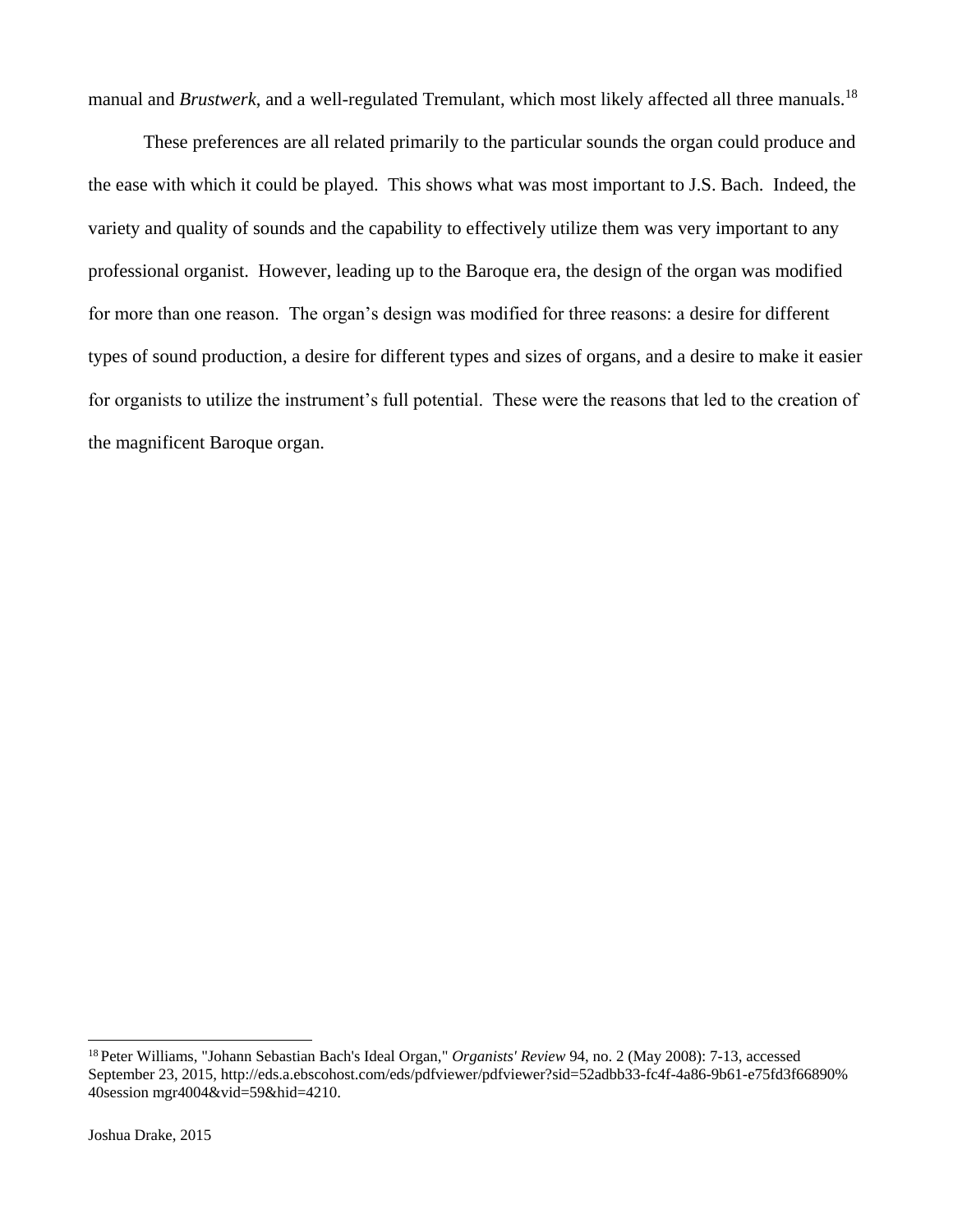## Bibliography

- Ambrosino, Jonathan. "Achieving a Breathtaking Benchmark." *Choir & Organ* 13, no. 1 (January 2005): 60. http://eds.a.ebscohost.com/eds/pdfviewer/pdfviewer?sid=52adbb33-fc4f-4a86-9b61 e75fd3f66890%40sessionmgr4004&vid=54&hid=4210. Accessed September 23, 2015.
- Apel, Willi. "Early History of the Organ." *Speculum* 23, no. 2 (April, 1948): 191-216. [http://www.](http://www/)js tor.org/stable/2852952. Accessed September 23, 2015.
- Audsley, George Ashdown. *The Art of Organ-building; A Comprehensive Historical, Theoretical and Practical Treatise on the Tonal Appointment and Mechanical Construction of Concert-room, Church, and Chamber Organs.* New York: Dodd, Mead, and Company, 1905.
- — —. *Organ-stops and their Artistic Registration; Names, Form, Construction, Tonalities, and Offices in Scientific Combination.* New York: The H.W. Gray Co., 1921.
- Blain, Denis. "Use of Pneumatic Force in Pipe Organ Building." *Journal of American Organbuilding*  27, no. 1 (March 2012): 26. *Vocational Studies Premier*, http://eds.a.ebscohost.com/eds/ pdfviewer/pdfviewer?sid=52adbb33-fc4f-4a86-9b61-e75fd3f66890%40sessionmgr 4004 &vid =29&hid=4210. Accessed September 22, 2015.
- Blanton, Joseph E. *The Organ in Church Design*. Albany, Tex.: Venture Press, 1957.
- Casson, Thomas. *Lecture on the Pedal Organ: Its History, Design and Control*. London: W. Reeves, 1911.
- Dickson, W. E. *Practical Organ-building.* London: C. Lockwood and Co., 1882.
- Edwards, C. A. *Organs and Organ Building: A Treatise on the History and Construction of the Organ, from its Origin to the Present Day, with Important Specifications.* London: "The Bazaar" Office, 1881.
- Farmer, Henry George. *The Organ of the Ancients: From Eastern Sources (Hebrew, Syriac and Arabic)*. London: W. Reeves, 1931.
- Fisk, Charles. "The Organ's Breath of Life." *The Diapason*, (September 1969): 18-19. http://www. cbfisk.com/sites/default/files/cbf\_writings/cbf\_writings\_03.pdf
- Hamilton, James Alexander, and Joseph Warren. *Hamilton's Catechism of the Organ*. Buren, The Netherlands: F. Knuf, 1992.
- Harvey, Sidney W. "A Short History of the Organs of Canterbury Cathedral." *The Musical Times* 57, no. 884 (October 1, 1916): 448-452. http://www.jstor.org/stable/910216. Accessed September 23, 2015.
- Hill, Arthur George. *The Organ-cases and Organs of the Middle Ages and Renaissance*. London: D. Bogue, 1883.